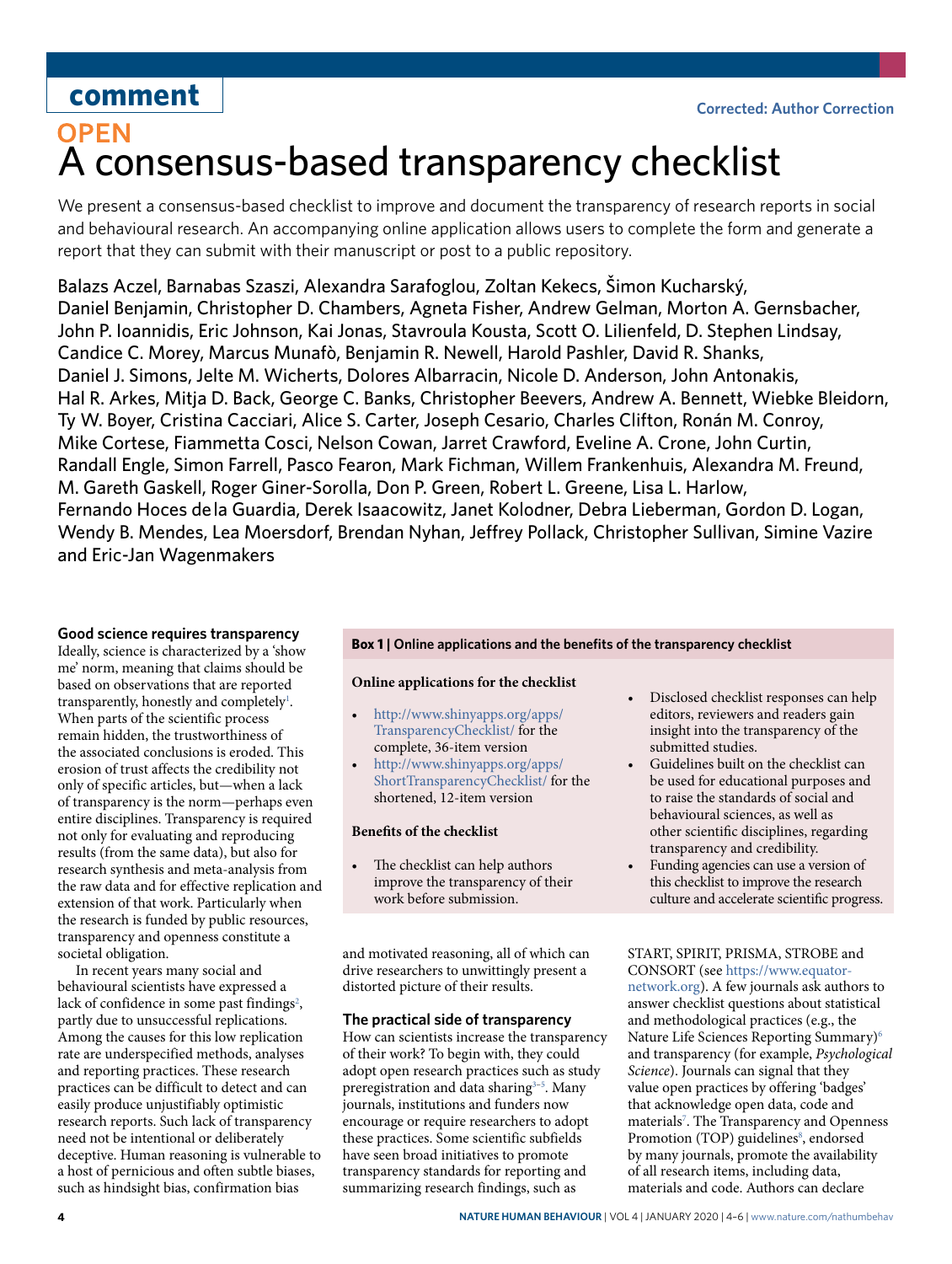(1) Prior to analyzing the complete data set, a time-stamped preregistration was posted in an independent, third-party registry for the data analysis plan.

© Yes ⊙ No ⊙ N/A

| (2) The study was preregistered                                                                                                                                                                                                                                    | Please select an option                     |  |
|--------------------------------------------------------------------------------------------------------------------------------------------------------------------------------------------------------------------------------------------------------------------|---------------------------------------------|--|
|                                                                                                                                                                                                                                                                    |                                             |  |
| The preregistration fully describes                                                                                                                                                                                                                                |                                             |  |
| (3) the intended statistical analysis for each research question (this may<br>require, for example, information about the sidedness of the tests, inference<br>criteria, corrections for multiple testing, model selection criteria, prior<br>distributions etc.). | ⊙ Yes ⊙ No ⊙ N/A                            |  |
| The manuscript fully describes                                                                                                                                                                                                                                     |                                             |  |
| (4) the rationale for the sample size used (e.g., an a priori power analysis).                                                                                                                                                                                     | $\odot$ Yes $\odot$ No $\odot$ N/A          |  |
| (5) the study design, procedures, and materials to allow independent<br>replication.                                                                                                                                                                               | ◯ Yes ◯ No ◯ N/A                            |  |
| (6) the measures of interest (e.g., friendliness) and their operationalizations<br>(e.g., a questionnaire measuring friendliness).                                                                                                                                 | ◯ Yes ◯ No ◯ N/A                            |  |
| (7) any changes to the preregistration (such as changes in eligibility criteria,<br>group membership cutoffs, or experimental procedures)?                                                                                                                         | ◯ Yes ◯ No ◯ N/A                            |  |
| The manuscript                                                                                                                                                                                                                                                     |                                             |  |
| (8) distinguishes explicitly between "confirmatory" (i.e., prespecified) and<br>"exploratory" (i.e., not prespecified) analyses.                                                                                                                                   | $\odot$ Yes $\odot$ No $\odot$ N/A          |  |
| The following have been made publicly available                                                                                                                                                                                                                    |                                             |  |
| (9) the (processed) data, on which the analyses of the manuscript were based.                                                                                                                                                                                      | © Yes ⊙ No ⊙ N/A                            |  |
| (10) all code and software (that is not copyright protected).                                                                                                                                                                                                      | © Yes ⊙ No ⊙ N/A                            |  |
| (11) all instructions, stimuli, and test materials (that are not copyright protected).                                                                                                                                                                             | ◯ Yes ◯ No ◯ N/A                            |  |
| (12) The manuscript includes a statement concerning the availability and<br>location of all research items, including data, materials, and code relevant to<br>your study.                                                                                         | $\bigcirc$ Yes $\bigcirc$ No $\bigcirc$ N/A |  |

<span id="page-1-0"></span>**Fig. 1** | The Shortened Transparency Checklist 1.0. After each section, the researchers can add free text if they find that further explanation of their response is needed. The full version of the checklist can be found at [http://www.shinyapps.org/apps/TransparencyChecklist/.](http://www.shinyapps.org/apps/TransparencyChecklist/)

their adherence to these TOP standards by adding a transparency statement in their articles (TOP Statement)<sup>9</sup>. Collectively, these somewhat piecemeal innovations illustrate a science-wide shift toward greater transparency in research reports.

## **Transparency Checklist**

We provide a consensus-based, comprehensive transparency checklist that behavioural and social science researchers can use to improve and document the transparency of their research, especially for confirmatory work. The checklist reinforces the norm of transparency by identifying concrete actions that researchers can take to enhance transparency at all the major stages of the research process. Responses to the checklist items can be submitted along

with a manuscript, providing reviewers, editors and, eventually, readers with critical information about the research process necessary to evaluate the robustness of a finding. Journals could adopt this checklist as a standard part of the submission process, thereby improving documentation of the transparency of the research that they publish.

We developed the checklist contents using a preregistered 'reactive-Delphi' expert consensus process $10$ , with the goal of ensuring that the contents cover most of the elements relevant to transparency and accountability in behavioural research. The initial set of items was evaluated by 45 behavioural and social science journal editors-in-chief and associate editors, as well as 18 open-science advocates.

The Transparency Checklist was iteratively modified by deleting, adding and rewording the items until a sufficiently high level of acceptability and consensus were reached and no strong counter arguments for single items were made (for the selection of the participants and the details of the consensus procedure see Supplementary Information). As a result, the checklist represents a consensus among these experts.

The final version of the Transparency Checklist 1.0 contains 36 items that cover four components of a study: preregistration; methods; results and discussion; and data, code and materials availability. For each item, authors select the appropriate answer from prespecified options. It is important to emphasize that none of the responses on the checklist is a priori good or bad and that the transparency report provides researchers the opportunity to explain their choices at the end of each section.

In addition to the full checklist, we provide a shortened 12-item version (Fig. [1\)](#page-1-0). By reducing the demands on researchers' time to a minimum, the shortened list may facilitate broader adoption, especially among journals that intend to promote transparency but are reluctant to ask authors to complete a 36-item list. We created online applications for the two checklists that allow users to complete the form and generate a report that they can submit with their manuscript and/or post to a public repository (Box [1\)](#page-0-0). The checklist is subject to continual improvement, and users can always access the most current version on the checklist website; access to previous versions will be provided on a subpage.

This checklist presents a consensus-based solution to a difficult task: identifying the most important steps needed for achieving transparent research in the social and behavioural sciences. Although this checklist was developed for social and behavioural researchers who conduct and report confirmatory research on primary data, other research approaches and disciplines might find value in it and adapt it to their field's needs. We believe that consensusbased solutions and user-friendly tools are necessary to achieve meaningful change in scientific practice. While there may certainly remain important topics the current version fails to cover, nonetheless we trust that this version provides a useful to facilitate starting point for transparency reporting. The checklist is subject to continual improvement, and we encourage researchers, funding agencies and journals to provide feedback and recommendations. We also encourage meta-researchers to assess the use of the checklist and its impact in the transparency of research.